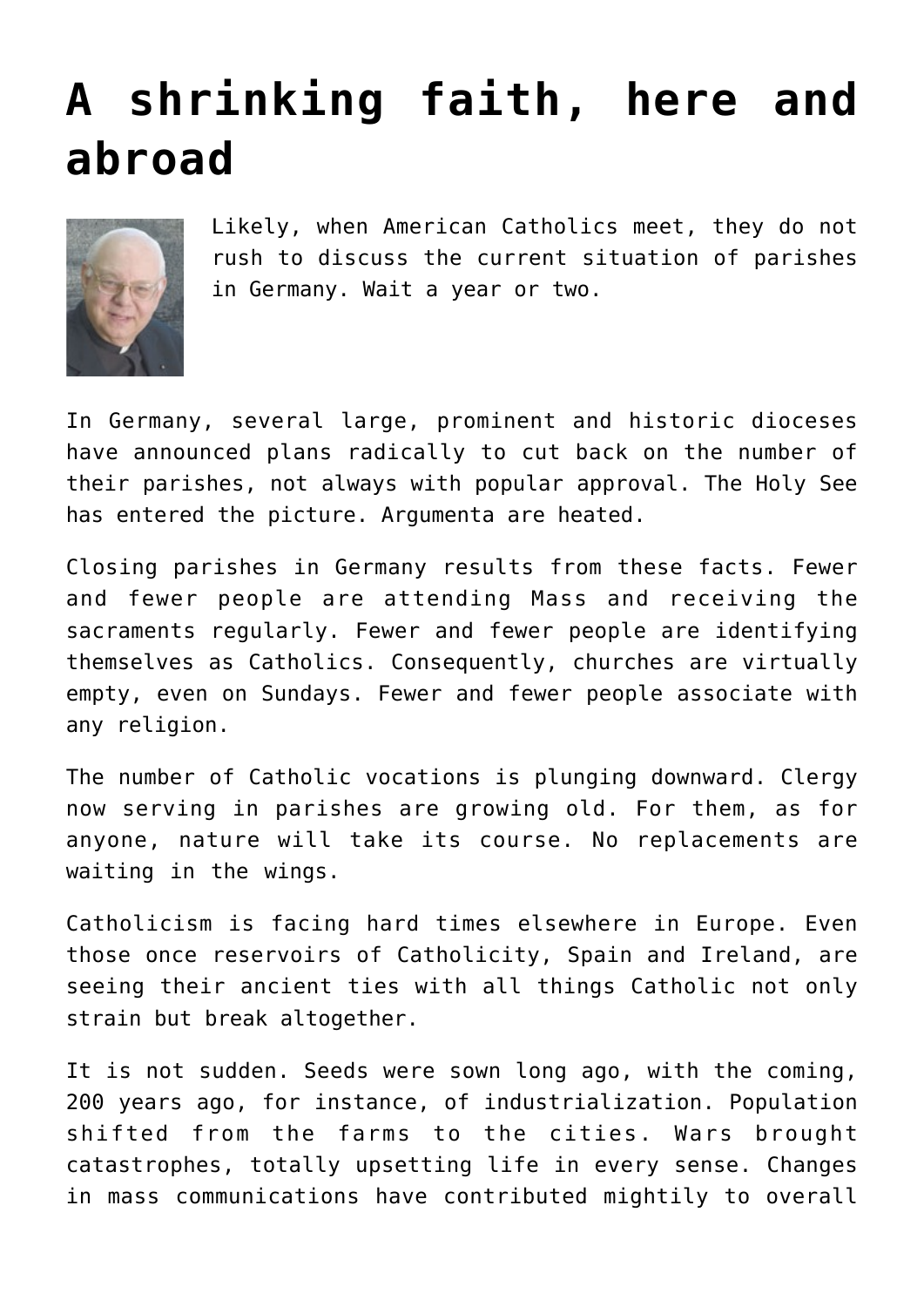transformation, not always for the best, of entire cultures.

Now everywhere is the general drift from an understanding of, let alone respect of, almighty God. The clergy sex abuse crisis hardly helped.

A significant factor has been not just the utter rejection of religion but disappointment with churches, including the Catholic Church, as sources of contact with God.

This time is coming soon for the Church in the United States. American culture more and more spurns institutional religion, in virtually all forms. Loss of trust in clerical leadership has hurt, as has sin among clergy. The general, bitter divisions in society are affecting religion, especially in certain places in Catholicism.

For example, American Church leaders consistently, without exception, have publicly spoken for an outreach to, and welcoming attitude for, immigrants. It is not the most politically correct position to take. Neither is the Catholic position regarding legalized abortion, legalized same-gender marriage, universal health care and international relations.

More than a few onetime Catholic Americans complain the Church offers no nourishment as they hunger for God. An American political figure, now in a major public office, has publicly stated that he left the Catholic Church because "Jesus Christ is not in it."

The day may already be here in Germany and may soon come in this country when the theory of individualization of religion leads many Catholics to look to other places for God, or to no place at all.

Lines in the sand may be deepened, here as in Europe, as the Church holds onto its positions regarding the right to life, marriage and other human relationships, and certain other flashpoint questions.